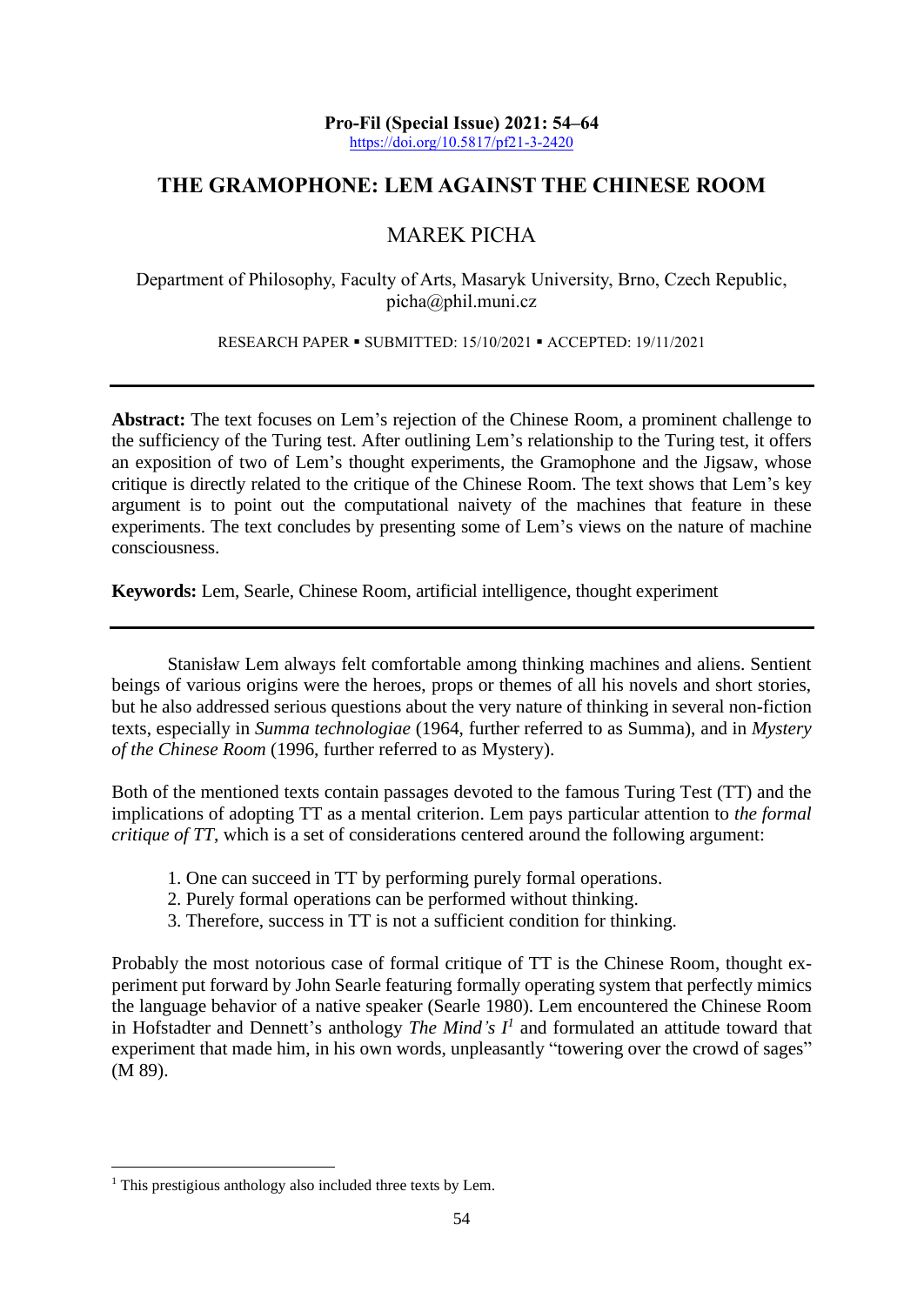I present Lem's rejection of the Chinese Room. For Stanisław Lem was not only a direct inspiration to eminent philosophers of mind, not only a visionary anticipating later stalwarts of philosophical debate, but Lem's own arguments against the Chinese Room, the example so often taken up, were original and solid. After outlining Lem's relationship to TT, I offer an exposition of two of Lem's thought experiments, the Gramophone and the Jigsaw, whose critique is directly related to that of the Chinese Room – and show that Lem's key argument points out the constructional naivety of the machines featured in these experiments. I conclude by presenting some of Lem's views on the nature of machine consciousness.

#### **Lem and the Turing Test**

Lem reproduces  $TT$  in Summa very briefly.<sup>2</sup> He stresses that  $TT$  is a test of consciousness, not intelligence, and that it is a test with significant moral implications. The introduction of TT itself is brief, but concise: it is a conversational test of the distinguishability of machine and human behavior.

Lem adopts a metaphysical interpretation of TT, inferring the presence of conscious states from the indistinguishability of machine and human behavior: the machine behaves in the same manner as the human, therefore the machine has the same experiences as the human. The indistinguishability of behavior is a sufficient condition for ascribing consciousness to the machine since the machine truly *has consciousness*. The epistemic interpretation, on the other hand, is consistent with the intention with which Alan Turing put forward his test, namely, to find the ultimate publicly accessible criterion for the attribution of the mind. Indistinguishability of behavior is, on this epistemic interpretation, a sufficient condition for ascribing consciousness to a machine, since *no better condition can be found*. For Lem, however, TT is simply a test of conscious states: "If we cannot distinguish a machine from a man, we must admit that this machine behaves like a man or has consciousness" (S 113). Thus, Lem operates with a metaphysical interpretation in which the conversational faculty is a dependent and infallible manifestation of consciousness.

In Summa, Lem assumes no temporal, topical, or linguistic limits to the conversational test. He does not propose a satisfactory practical check of mental properties; he is concerned with affirming the relationship between conversational ability and consciousness. Lem's goal is a principled defense of TT as a sufficient mental criterion. That is why he focuses, in Summa, exclusively on the circumstances under which a machine succeeds in unrestricted TT. In Mystery, however, Lem's aim is different: he wants to deal with a specific critique of the sufficiency of TT. He thus alternates, somewhat messily, between considerations of three varieties of conversational tests: unrestricted, query-restricted, and topic-restricted.

For Lem, unrestricted TT is an acceptable indicator of consciousness. Success in unrestricted TT demonstrates the presence of pure mental states precisely in the means of the metaphysical interpretation of TT. Lem devotes a fair amount of attention to showing that a failure in unrestricted TT is not an acceptable indicator of the absence of consciousness. In Mystery (93), he gives an example of a cook who cannot answer a question about engines: "She says nothing because she has no idea, which has nothing to do with 'understanding' or 'not understanding'

 $2$  In the Czech translation, he refers to Turing's text as "Can a machine think?" (S 113). Lem became acquainted with TT in a Russian translation published in 1960 under this very title.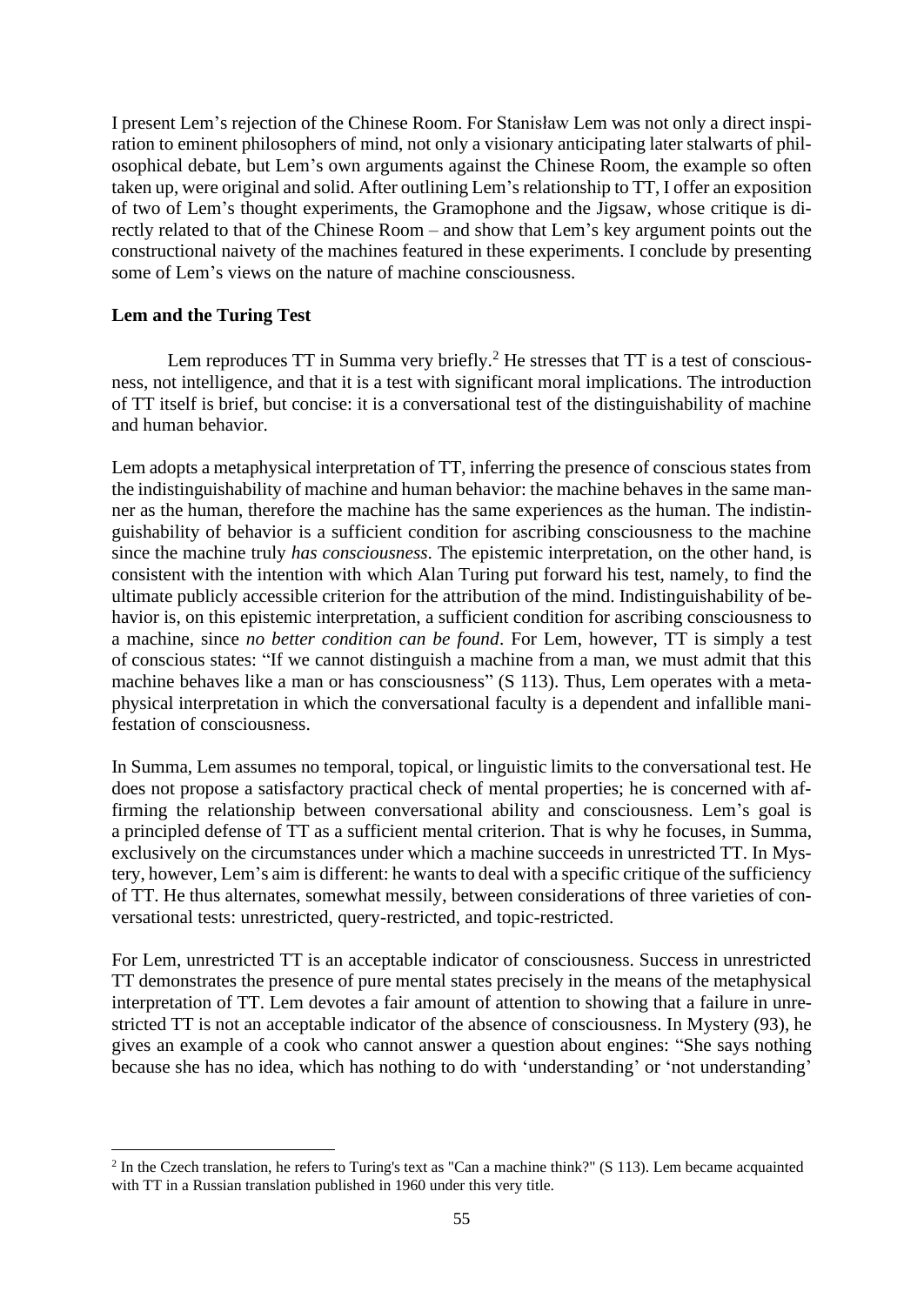grammar, idiomaticity, or linguistic composition." Lem thus explicitly subscribes to the standard conception of TT as a sufficient but not necessary condition for the attribution of mental states.

Lem mentions the restricted conversational test in two passages in Mystery (92–93). First, he considers a test that would exclude certain questions beforehand, second, he reflects on a test in which the questions might relate exclusively to a short nursery rhyme. Of such attempts, he writes that there is "no analogy with the Turing test", explicitly rejecting a deeper connection between unrestricted TT and (query- and/or topic-) restricted conversational test. For Lem, the term 'restricted TT' would be a borderline case of contradiction in terms. TT is, by definition, unrestricted, and no form of restricted conversational test should have any significance for mental states attribution.

Success in restricted TT is inconsequential for Lem, since it can be achieved without the presence of conscious mental states. Equally inconsequential is failure. According to Lem, an unsuccessful conversational attempt is interpreted as "a mistake rather than a complete misunderstanding" (M 92). Lem is suggesting that we interpret the result of a restricted conversation based on our familiarity with the nature of the test itself. We opted for an informal behavioral procedure; therefore, we understand a conversational failure prima facie as a partial communicative failure of two thinking actors.

We can summarize that Lem attributes a heuristic value solely to success in unrestricted TT. Success in the restricted conversational test may be the result of purely formal procedures, whereas failure in any version of the test can be interpreted as ignorance or incompetence, not as an absence of the mind. As we will see later, Lem considers the Chinese Room to be an example of a restricted conversational test, which is why he repeats so many times the idea that such an example proves nothing and implies absolutely nothing.

## **The Gramophone**

In Summa, Lem describes two kinds of machines that could attempt to pass an unrestricted TT, i.e., he considers two computational strategies to perfectly mimic human verbal behavior. The first strategy aims at creating an artificial duplicate of the human brain. Lem does not deal with this approach in detail; he sees this way of duplicating mental states as a metaphysically possible but constructively uninteresting solution that does not bring a deeper understanding of the nature of the mind. The second strategy is very different, it leads to the creation of a much more primitive machine:

It is a Gramophone enlarged to the size of a planet (or the universe). It has very many, e.g., a hundred trillion recorded answers to all kinds of questions. When we ask a question, the machine does not 'understand' it, and only the form of the question, i.e., the sequence of the sound of our voice, sets in motion a relay that spins a record or tape with the recorded answer. (S 113)

Lem thus describes a machine akin to the puppets, the "magpies and parrots" that inspired Descartes to speculate on the detection of the mind (Descartes 1992, 42). The underlying system is a mechanically non-trivial but computationally simple combination of inputs and outputs – a purely formal system, since the procedure of assigning answers to questions does not consider the linguistic meaning of the terms used. However, such a formal system would in principle exhibit the external features of the mind and could converse quite well.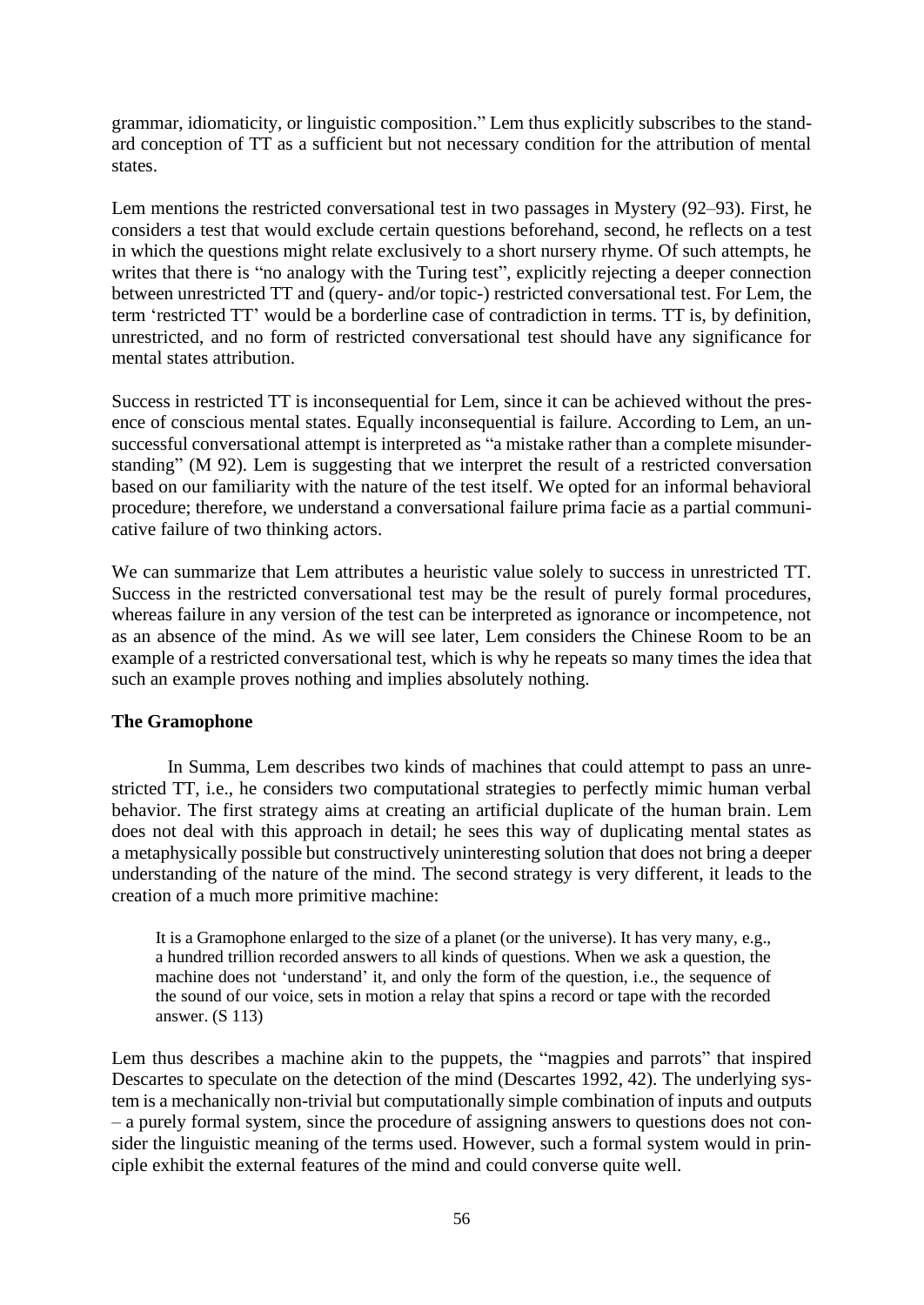Later in Mystery, Lem comes up with another, less spectacular example. He considers a paper sheet with English inscription, turned face down and cut into pieces with unique shapes. Even if these pieces are shuffled, sooner or later the experimenter can reassemble the original sheet – solely due to the unique shapes of the pieces pinpointing their relative locations. On the reverse side of the reassembled sheet, there will of course be the original inscription in English (cf. M 90–91). Although the example with the jigsaw puzzle is not a direct variation of the Gramophone, it touches on the same deeper problem: the relationship between formal procedure and semantics. In both examples, the idea is to present a computationally simple manipulation with signs that leads to a linguistic behavior indistinguishable from that of an understanding human.

How do these examples relate to the Chinese Room? The Gramophone *is* the Chinese Room, only sixteen years earlier. Recall that the Chinese Room is about the ordering of formally identified characters into acceptable conversational output. The Gramophone is about the same thing, but with some variations: it is much larger than the room, operates with recorded sentences, and is not operated by a live actor. However, the size of the machine, the nature of the representation and the nature of the information processor do not affect the main principle of the experiments; both involve purely formal systems capable of passing unrestricted TT without the presence of real understanding.<sup>3</sup>

The Jigsaw is somewhat more modest in its original intent. It is not primarily a modification of the entire Chinese Room, but a simplification of its central concept. Lem tries to better approximate the concept of purely formal operation, which in the Chinese Room takes the form of manipulating symbols without available linguistic meanings. The part of the Chinese Room in which the actor combines representations based on their shape, the Jigsaw turns into combining pieces based on their shape, without the actor even knowing that these pieces have any representational function at all.

Lem writes that "originally Searle confused those to whom he was describing his experiment, for it was 'Chinese' etc." (M 94). Lem's modification is therefore intended to rid formal critique of TT of potentially misleading details. Lem seeks to show that the problematic step from formally (syntactically) identified representations to semantically interpreted output is entirely independent of whether the actor understands the output. He points out that performing a purely formal operation with symbols does not contradict the knowledge of meanings of those symbols, or else that the actor's understanding or non-understanding of the outputs plays no role at all in the experiment.

The Gramophone is a full-blooded precursor to the Chinese Room. The Jigsaw is presented by Lem much later as a simplification or purification of Searle's experiment. Both examples, however, are an original way of describing (and subsequently rejecting) the core of the formal critique of TT.

### **Conversational explosion**

Although the Gramophone is more than thirty years apart from the Jigsaw, Lem criticizes these examples from the same position: both are naive by design.

<sup>&</sup>lt;sup>3</sup> Moreover, Lem's Gramophone is completely identical to the hypothetical machine later known as the Blockhead, introduced in (Block 1981).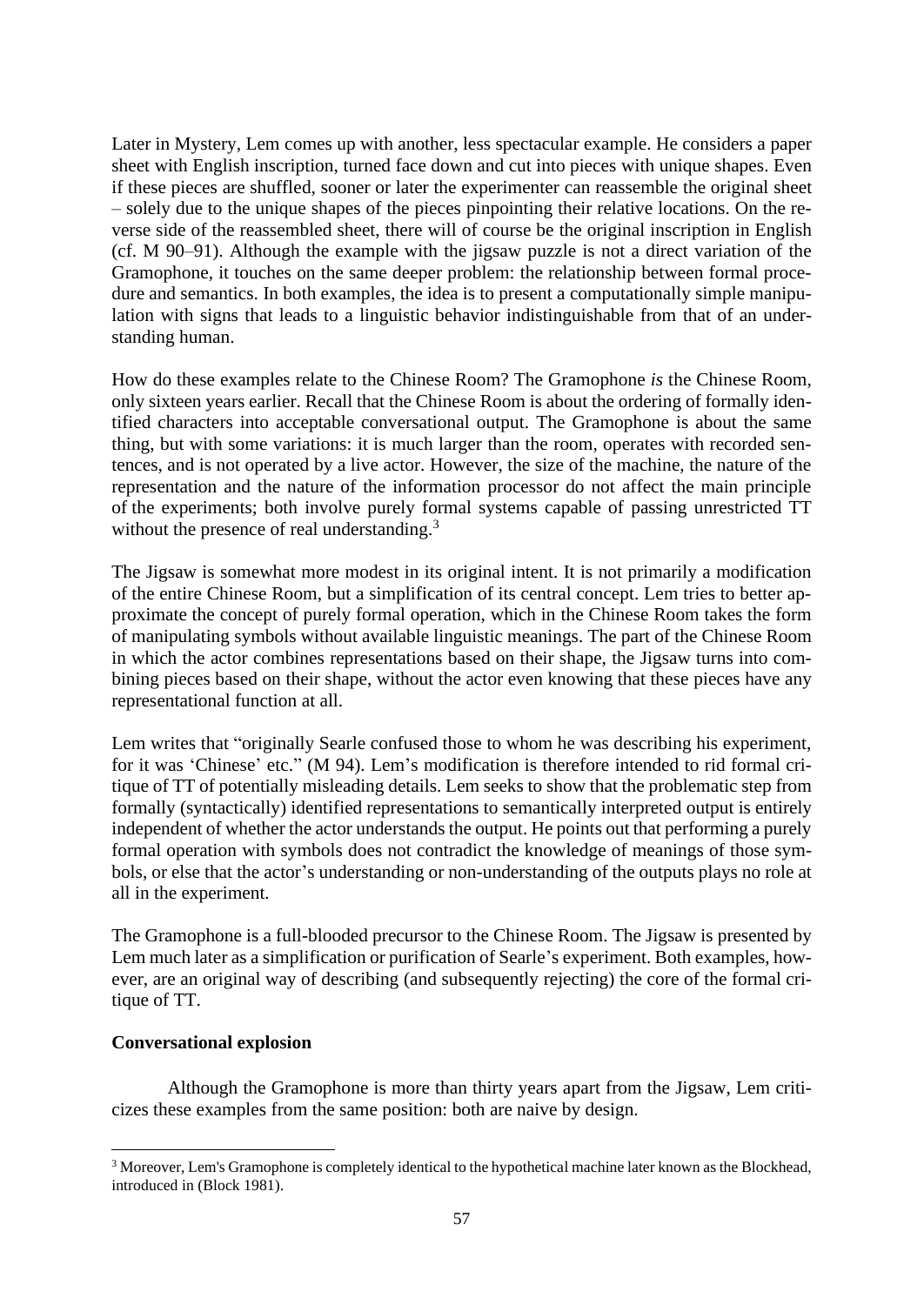According to Lem, the Gramophone cannot in fact pass TT. Conversational outputs are generated by 'brute force', with the Gramophone assigning specific, pre-formulated answers to specific questions. The design of such a machine would have to account in advance for all possible questions (e.g., Why is there no processed cheese on the zero meridian?); it would have to include various variations of the same question (e.g., Why is there no cheese on the Greenwich meridian that can be spread on bread?); it would have to include prepared answers about the actual answers (e.g., I'm sorry I don't know the relationship between cheese and latitude.); and so on. The computational architecture of the Gramophone is simply not rich enough for success in TT.

Even though the similarity between Lem's example and Searle's experiment is evident, the above objection to the Gramophone cannot simply be transferred to the Chinese Room. For we know that the machines differ in the granularity of formally identified signs: whereas the Gramophone operates with the signs of sentences, the Chinese Room operates with the signs of words. Where the Gramophone needs a huge bank of pre-prepared phrases, the Chinese Room makes do with a limited bank of lexemes and ways of composing them into replicas. The computational architecture of the Chinese Room thus places less demand on the number of primitive signs. <sup>4</sup> The Chinese Room is in this sense richer and is thus much better equipped to handle TT. Lem's substantial criticism of the Chinese Room must be sought elsewhere, in a Cartesian inspiration.

Descartes assumed that there are tasks mechanically unsolvable: tasks testing general intellectual flexibility and tasks testing the ability to communicate (Descartes 1992, 41). Lem argues something very similar. According to Lem, the Gramophone could not actually pass TT, since the purely formal pairing of questions with pre-prepared answers is not sufficiently conversationally flexible. Lem supposes that Gramophone could be defeated in TT with a sufficiently developed strategy (S 114). He describes a sequence of steps where we first test the opponent's ability to understand the joke, then the ability to recall the previously told joke, and finally the ability to recapitulate the previously told joke. The Gramophone necessarily unmasks itself as a machine during one of these steps. This time, the same objection can be raised against the Chinese Room: the computational architecture of the machine assigning Chinese symbols is not flexible enough for the machine to successfully pretend to understand in an unrestricted conversational test.

Lem's argument against the formal critique of TT here is reminiscent of Dennett's later argument against radical skepticism. Dennett considers the famous thought experiment of the Brain in a Vat and points out the computational demands of creating a perfect fictional world: "[T]here are too many possibilities to store. In short, our evil scientists will be swamped by combinatorial explosion as soon as they give you any genuine exploratory powers in this imaginary world" (Dennett 1991, 5). Lem anticipates the same implications for the conversation test much earlier. Genuine freedom in conversation with the machine allows for the testing of such intellectual abilities, the strictly formal processing of which soon leads to a combinatorial explosion of possible answers, i.e., a conversational explosion.

<sup>4</sup> In addition, such a system of representations is both productive and systematic, see (Fodor 1975).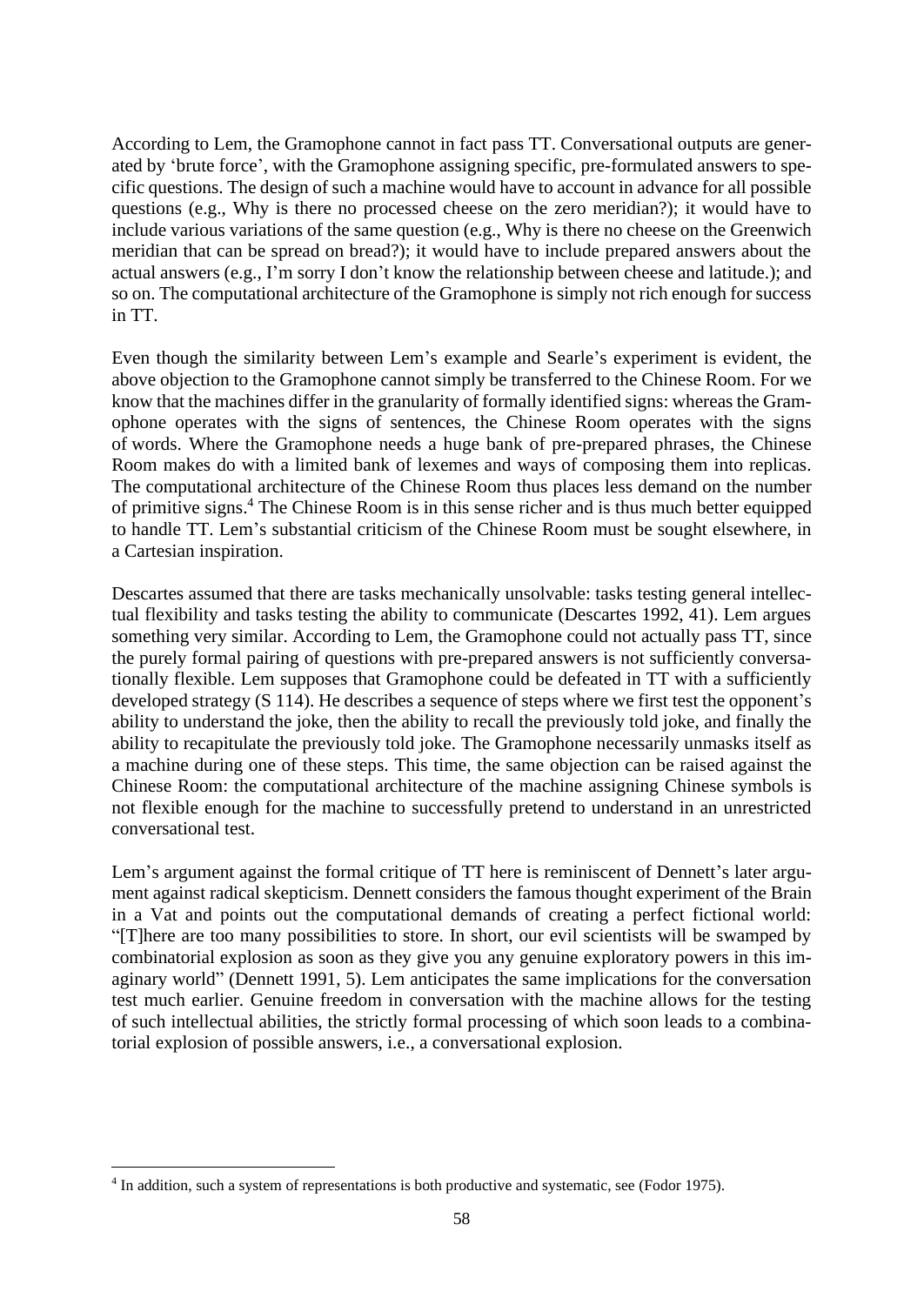This is how Lem indirectly addresses the above objection to the Chinese Room in Mystery:

After all, it is possible that among the questions will be ones that 'reveal a fundamental misunderstanding' of all the texts of the Chinese Room, which I see as permissible because John Searle and his respondents thought it eccentric (in my eyes) that the so-called strong artificial intelligence, or the hypothesis that a machine would pass the Turing test, would be dealt with negatively as the 'mystery of the Chinese Room' – the machine that represents the room understands nothing, and yet answers the questions as if it did. (M 92)

The passage deserves clarification. First, it is noticeable that Lem misidentifies the target of his criticism. For in his seminal text, Searle does not define strong artificial intelligence as a level of machine sophistication, but as a research program. According to Searle, strong artificial intelligence is based on the thesis that success in TT implies the presence of real understanding, i.e., strong artificial intelligence builds on a metaphysical interpretation of TT (Searle 1980). Thus, it is not a claim about the ability of a machine to pass TT, but a claim about the consequences that would follow from such an ability.<sup>5</sup> Strictly speaking, Lem does not deal negatively with strong artificial intelligence, but only with the assumption that machines of a certain type are in principle capable of passing TT.

More important, however, is the first section, where Lem sets out to counter traditional objections to the Chinese Room. He takes issue with the uncritical acceptance of the supposition that the Chinese Room can pass TT. As in the case of the Gramophone, he suggests the existence of a strategy that exposes a machine with such a naive construction. Once we explore nontrivial intellectual abilities, such as interpretation of figurative meaning or summarization, the Chinese Room's architecture proves inadequate.

Lem's critique of The Chinese Room can be summarized as a trio of related arguments. The first argument is based on the limitations of the architecture of the Chinese Room:

Argument from conversational explosion

- 1. Passing TT presupposes mastery of the conversational explosion.
- 2. The Chinese Room cannot master the conversational explosion.
- 3. Therefore, the Chinese Room cannot pass TT.

The conclusion of this argument enters as a premise into two separate inferences. In one of them, Lem reaches the same result as Searle, namely that it is possible, even likely, that the Chinese Room will not understand the conversation.

Argument from conversational failure

- 1. The Chinese Room cannot pass TT.
- 2. A system that cannot pass TT may not understand.
- 3. Therefore, the Chinese Room may not understand.

<sup>5</sup> Alternatively, 'strong intelligence' for a time did indeed denote the degree of advancement of a machine, specifically the fact that such a machine has consciousness and truly understands. However, as far as I know, 'strong intelligence' has never referred to the actual ability of a machine to pass TT.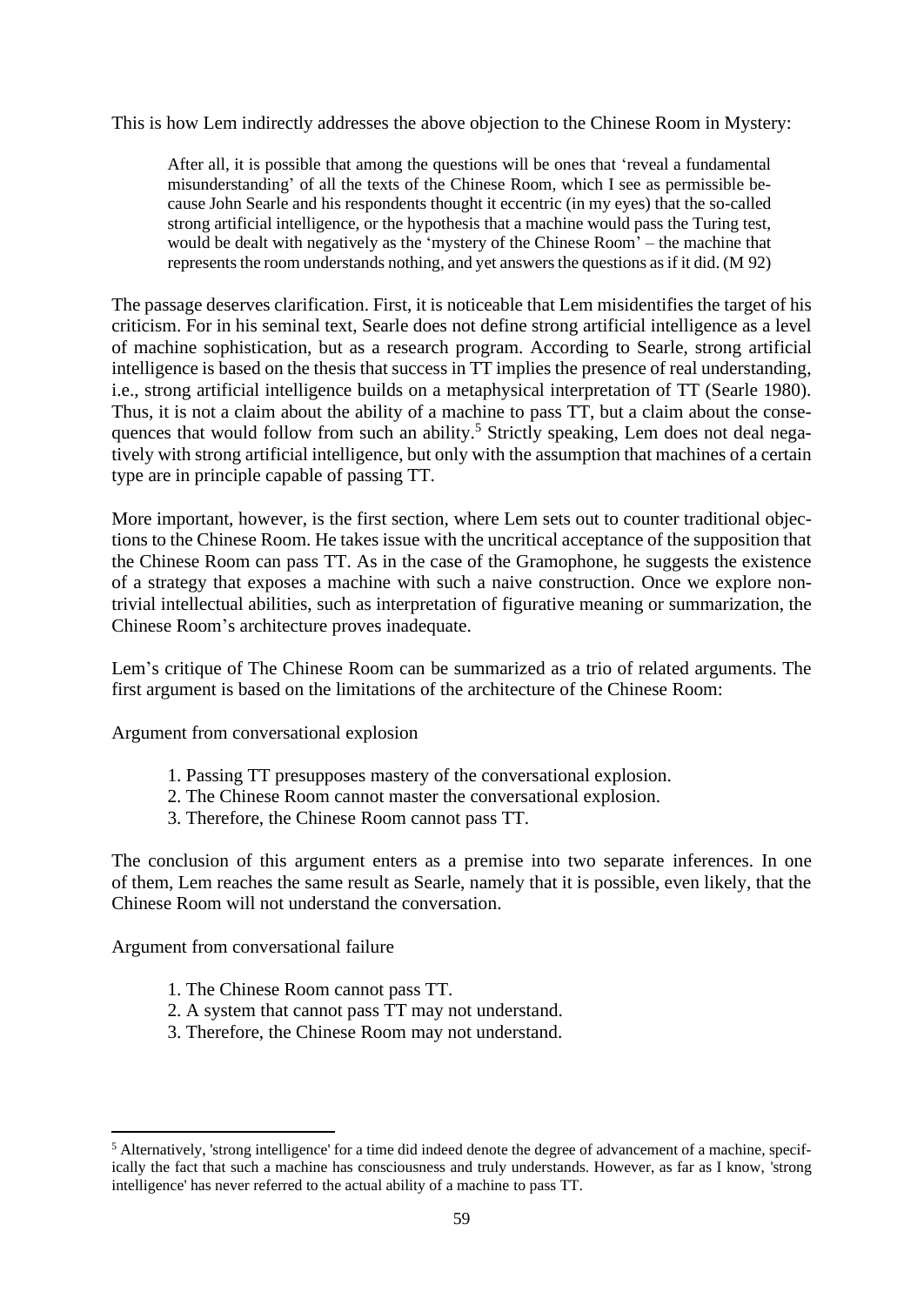Conversational failure also means that Searle's experiment fails to demonstrate what its author claims it should demonstrate, namely the insufficiency of TT and the hopelessness of a strong artificial intelligence program.

Argument to the irrelevance of the Chinese Room

- 1. The Chinese Room cannot pass TT.
- 2. Strong artificial intelligence says nothing about systems not passing TT.
- 3. Therefore, the Chinese Room is an irrelevant rebuttal of strong artificial intelligence.

This is a novel way to challenge the Chinese Room. For Lem is not rejecting a partial inference step within reasoning over a hypothetical situation, he is rejecting the acceptability of the hypothetical situation itself. Staying with the most familiar objections to the Chinese Room, the system and the robotic replies, we see that both accept the initial premise that the machine will pass TT. The replies then diverge in what they require for understanding beyond the computational architecture described by Searle: a proper (systemic) perspective and/or a proper (robotic) implementation. Lem, however, rejects the significance of the thought experiment from the outset. Not because he is a priori suspicious of the epistemic value of fictional scenarios, but because the Chinese Room, like the Gramophone, is built on inconsistent assumptions arising from its constructional naivety.

Why does Lem consider the Jigsaw to be naive? He thinks it is a poorly designed test. While the Jigsaw does not contain the same technical hurdle as the Gramophone, it fundamentally misses its research goal. Recall that the Jigsaw is a simplification of the formal critique of TT, where pure syntactic operations lead to meaningful outputs. According to Lem, it is naive to expect that relevant mental states should emerge in the actor in such a scenario. The Jigsaw thus heads in the same direction as the system reply to the Chinese Room. According to the system reply, Searle's scenario incorrectly expects that reasoning should occur at the information processor; the Jigsaw is then meant to illustrate the pointlessness of such an expectation, since the perspective of the formally operating actor is not relevant to understanding the hidden text on the flipside of the puzzle. Unlike the proponents of the system reply, however, Lem believes that in his Jigsaw and in the Chinese Room, the relevant point of view simply does not exist: "'Understanding' is not involved in the tests at all, and thus we cannot speak of a present 'consciousness'" (M 94). Both the Jigsaw and the Chinese Room assume machines participating in restricted conversational tests, and the design of these machines allows them to handle only a limited class of tasks. It would be a mistake, Lem thinks, to expect consciousness to appear somewhere in such machines.

#### **Lem and machine consciousness**

What machines can succeed in TT? In Summa, Lem divides thinking machines into artificial brains and 'ordinary' machines (S 113–144, quotation marks original). He then describes an artificial brain as a machine that is "as complex as a human brain", inside which we find "a vast number of circuits connected in the way that neurons are connected in the brain, then its memory blocks, etc." It is impossible to say for sure whether Lem understands such an artificial brain in the same way that the brain simulator reply to the Chinese Room understands it, i.e., as a realization of the sub-symbolic computational architecture of the human brain in an artificial substrate. The connection of circuits corresponding to neuronal synapses would suggest such an interpretation, but Lem's reference to memory blocks again points rather to a classical computational architecture. In any case, Lem understands such an artificial brain to be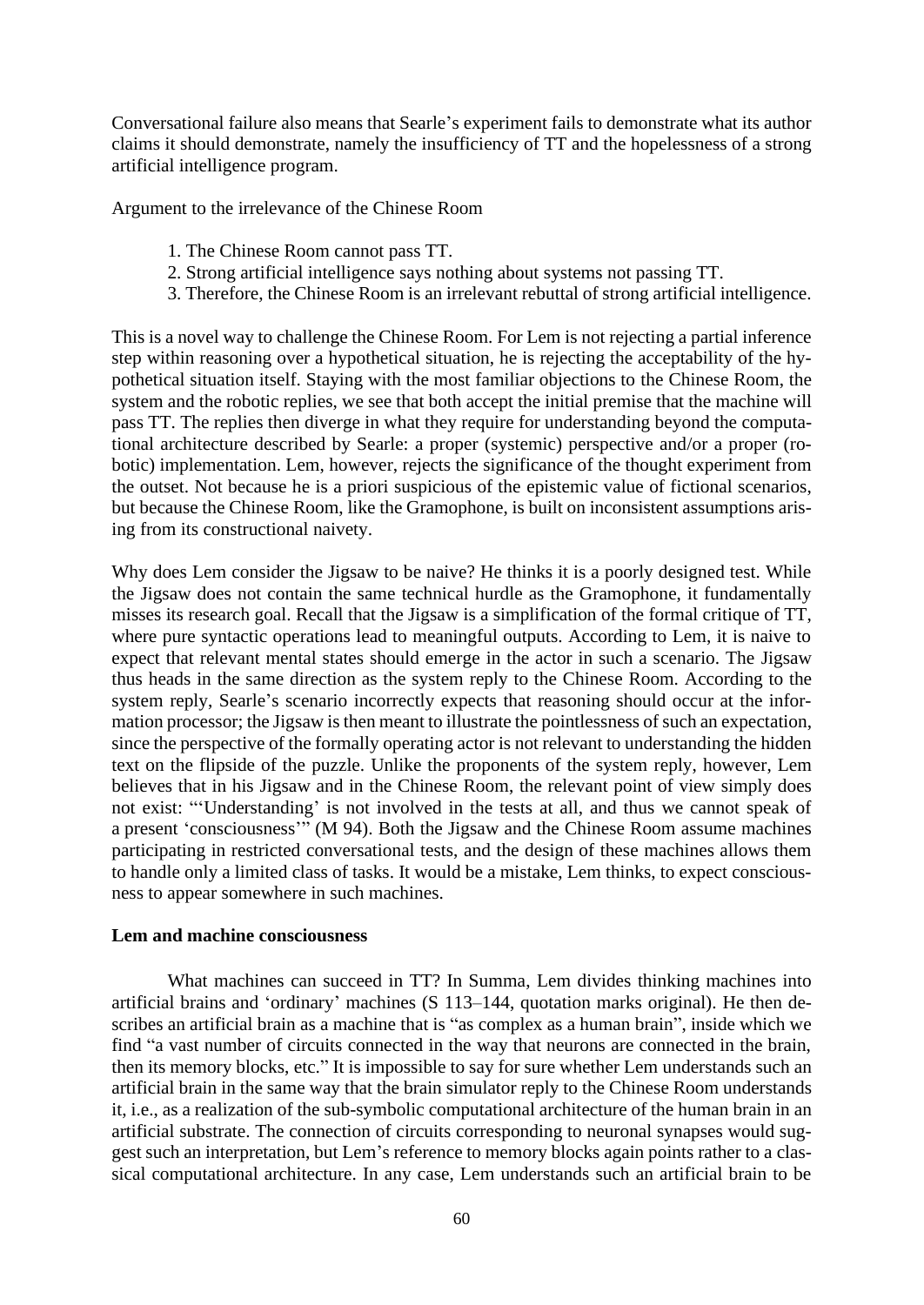comparable to the human brain in every relevant respect. Its computational architecture is not naive and allows the machine to pass TT, therefore an artificial duplicate of human brain should have conscious states.

'Ordinary' thinking machine is not a copy of the human brain. It is a machine capable of handling the conversational explosion based on classical architecture and symbolic programming. Lem describes the creation of such a machine not as duplicating neuronal functions and connections into inorganic material, but as the gradual refinement of a computer program. Lem envisions a computationally naive machine (the Gramophone) that is exposed to various conversational strategies in an imitation game. After each failure, the machine in question is augmented with the ability to cope with the task at hand. The machine thus learns to master more and more conversational tasks, defeating more and more unmasking strategies. Some conversational tasks have already been discussed in the previous chapter:

A. to respond with laughter to a joke

B. to recall a joke

C. to recapitulate a joke

However, there are other tasks to be found in Lem's texts:

D. to deduce E. to induce F. to compare G. to "capture the 'essence' of differently formulated identical contents" (all in S 114) H. to paraphrase a story (M 13) I. to exhibit the instinct for self-preservation (M 14) J. to consider semantic polymorphism K. to infer probabilistically (both in M 85) L. to provide discursively appropriate responses (M 91) M. to be linguistically performative (M 163)

Lem thinks that there is a finite number of these tasks and that by improving the conversational abilities of the machine we can reach a point where the machine succeeds in TT. Such a machine will then have mental states in accord with the metaphysical interpretation of TT. Let us reiterate the crucial importance of these conversational tasks in the critique of the Chinese Room and the Gramophone: these machines are not capable of solving the tasks, so they cannot succeed in TT, and are thus not relevant to considerations of machine thinking. The computational architecture of these machines is not flexible, rich, responsive, and complex enough.

Lem bases his belief in the possibility of 'ordinary' thinking machines on the thesis that a machine with a sufficiently flexible, rich, responsive, and complex architecture can be constructed by classical methods. However, this thesis itself is based on the implicit assumption that all the above conversational tasks are solvable by purely formal means. At the same time, however, it seems that a machine, that is supposed to handle all the above conversational tasks, must have semantics. Namely, tasks C, G, and J, which require content recognition and identification of the dispensable parts of utterances, are explicitly described as tasks related to semantic objects, i.e., to the essence and content of the message. Can the requirement for formality of operations on signs be satisfied together with the requirement for access to the meanings of those signs?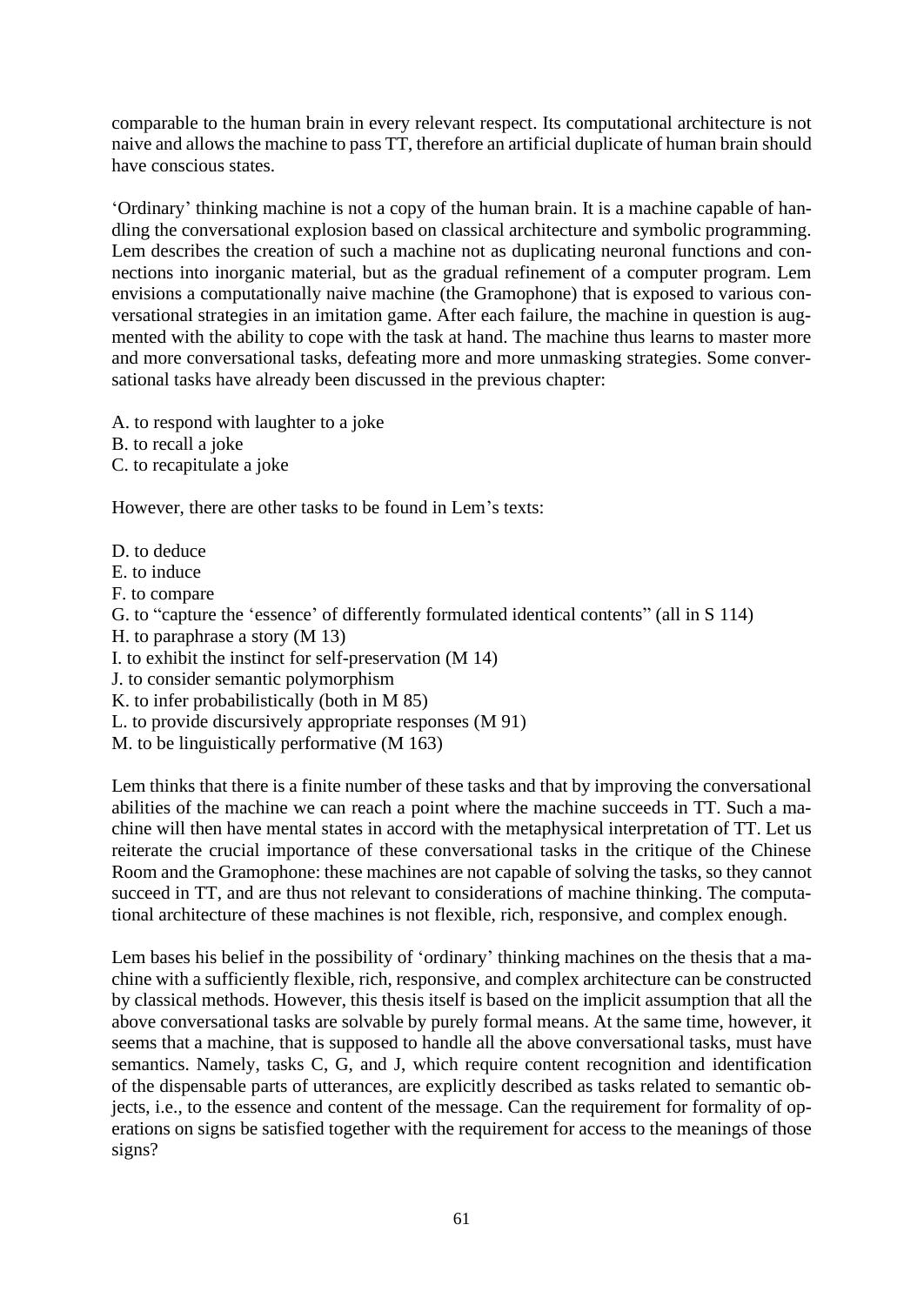From the examples in Summa, we can infer that, according to Lem, somewhere in the process of designing the Gramophone, semantics emerges. Conversational tasks that require the manipulation of the content of the message are then understood as formal operations on established semantic objects. Lem was not alone in this position; the same thesis would later be formulated by John Haugeland as "the formalists' motto: If you take care of the syntax, the semantics will take care of itself" (Haugeland 1985, 106). Unfortunately, Lem is very opaque on this point. In fact, he simply states the emergence of semantics in the machine: "The designer, offended in his pride, perfects the machine and builds in such a memory that it can recapitulate what has been said' and 'finally, after a long series of refinements, he places in the machine [...] the ability to capture the 'essences' of differently formulated identical contents". <sup>6</sup> Thus, the key problem of strong artificial intelligence is not satisfactorily solved here; Lem's birth of semantics in the machine just takes place with the wave of a designer's magic wand.

The idea of a gradually improving thinking machine leads Lem to another scenario, which again foreshadowed a deeper interest of the scientific community. He contemplates machines that, in the process of refinement, find themselves between borderline models, i.e., between the initial Gramophone with 'zero consciousness' and the final thinking machine with 'full consciousness' (S 116). When does consciousness appear in such a sequence? Although Lem does not answer this question, he uses the given idea to support a thesis about the incremental nature of consciousness. According to Lem, the machines in this sequence differ in the degree of consciousness: "The disconnection of the individual elements ('neurons') of the machine causes only slight quantitative changes ('fading') in consciousness, just as a progressive disease process or a surgeon's knife does in a living brain" (S 116). Consciousness has degrees and the thinking system may gradually lose the ability to experience. Lem thus anticipates philosophical considerations of the alteration of phenomenal states when neurons are replaced by artificial duplicates.<sup>7</sup>

I should emphasize that Lem's critique of the Chinese Room is independent of his conception of consciousness. Even if it turned out that consciousness emerges in leaps and bounds in the machine, the Chinese Room would remain an irrelevant constructionally naive thought experiment. It is also noteworthy that Lem's critique is independent even of the magical step of semantic emergence. For Lem agrees with Searle's conclusion that understanding does not emerges in the Chinese Room, and he bases his critique not on a competing philosophy of mind but on the computational deficiency of the hypothetical machine.

### **Conclusion**

Stanisław Lem disagreed with the Chinese Room even before it was possible. In Summa, he presented a machine that corresponded in all essential parameters to the later means of formal critique of TT, and then rejected that machine as computationally naive. Thirty years later, in Mystery, he set himself squarely against Searle's scenario and offered a stark, clean variation of it. He showed that the Chinese Room suffered from methodological as well as structural flaws.

Lem's contribution to the debate on the nature of artificial intelligence cannot be overstated. Of the ideas presented above, the following deserve wider attention:

 $6$  Both examples in (S 114). In (M 14), Lem describes at some length the way in which the task of paraphrasing a message can be handled formally. However, paraphrasing is a fundamentally different type of task from summarizing (recapitulating) in terms of semantic requirements.

 $<sup>7</sup>$  E.g. (Searle 1992, 66) or (Chalmers 1995).</sup>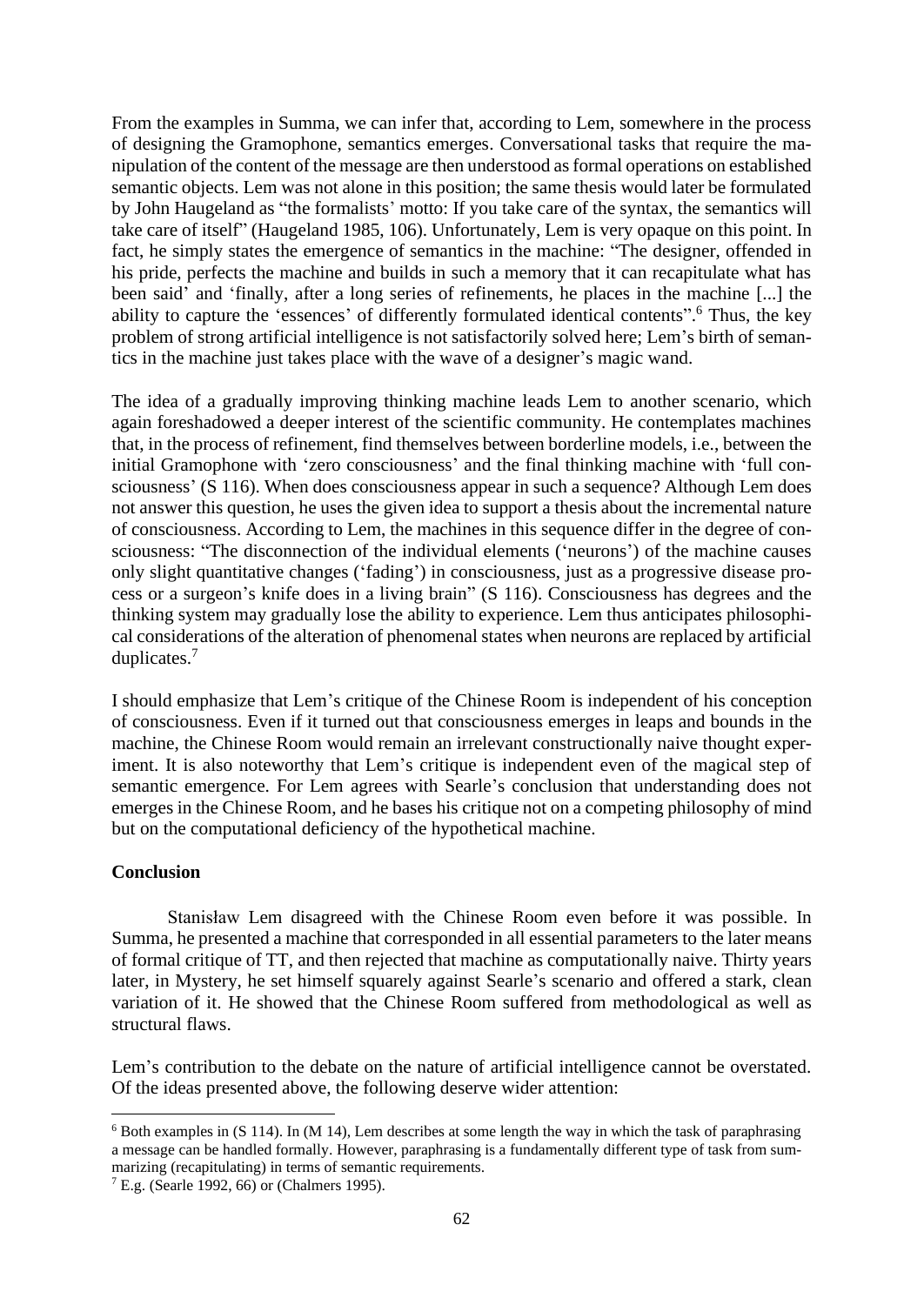*The rejection of naive ideas about TT.* A fundamental error of formal critique is the failure to appreciate the strategic possibilities of the judge in TT. The Chinese Room and similar thought experiments emphasize those aspects of conversational exchange that involve easily algorithmizable procedures, such as the production of well-formed sentences.

*The danger of conversational explosion.* Advanced testing strategies within TT require capabilities on the machine side that cannot be implemented in the Chinese Room. Success in TT requires a computational design that allows operating on the semantics of symbols.

*The constructive dilemma of the Chinese Room.* Either the Chinese Room can succeed in TT, then the room must understand, and the strong artificial intelligence program is not compromised – or the Chinese Room cannot succeed in TT, then it is not a relevant counterexample, and the strong artificial intelligence program is not compromised.

*Syntax is sufficient for semantics.* A purely formal operation at the lowest computational level of the machine does not preclude the emergence of semantic objects and reference to those objects at a higher computational level of the machine.

*Exposing the Chinese Room.* If we purge Searle's experiment of misleading details, it turns out that he expects consciousness in the wrong place. There is no right place in the Chinese Room.

At several points in Mystery, his late work, Lem reveals a significant shift in views. He was no longer convinced that the duplication of linguistic behavior alone was sufficient to attribute a mind.<sup>8</sup> This does not mean, however, that he discounted his criticism of the Chinese Room. Perhaps his own goals intersected with the ultimate goals of formal critique towards the end of Lem's life, and they were united by doubts about the sufficiency of TT, but Searle's thought experiment remained irrelevant, naive, and misguided.

## **References**

S – Summa technologiae M – Mystery of the Chinese Room

## **Bibliography**

Block, N. (1981): Psychologism and Behaviorism. *The Philosophical Review*, 90(1): 5–43.

Dennett, D. C. (1991): *Consciousness Explained*. Little, Brown and Co.

Descartes, R. (1992): *Rozprava o metodě*. Nakladatelství Svoboda.

Fodor, J. A. (1975): *The Language of Thought*. Harvard University Press.

Haugeland, J. (1985): *Artificial Intelligence: The Very Idea*. MIT Press.

Hofstadter, D., Dennett, D. (1981): The Mind's I. Bentam Books.

<sup>8</sup> See (M 17) and (M 138).